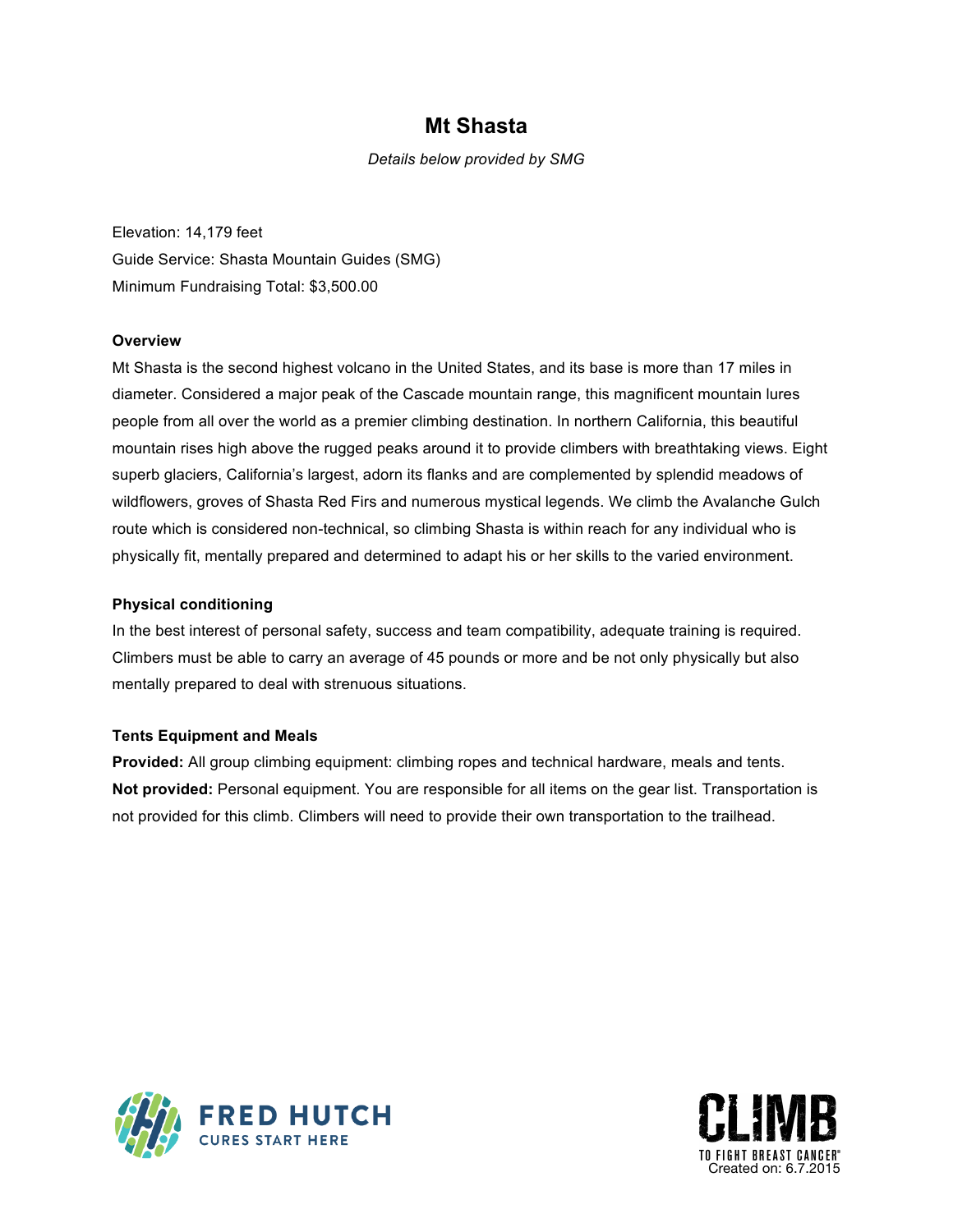# **Mt Shasta Climb Itinerary**

*Details below provided by SMG*

Below is an itinerary for the 3-day John Muir/Avalanche Gulch Route mountaineering climb. Please keep in mind that the projected itinerary and route starting at the Bunny Flat trailhead may vary due to weather and climbing conditions.

**Day 1: Meet guides and group at the Fifth Season outdoor store located at 300 N. Mt. Shasta Blvd.**

Please be punctual to allow time for gear rentals, packing, and a group briefing with your guides. Please note: your guides will do a thorough gear check and pass out group gear before you pack your backpacks. In addition, we recommend that you reserve your rental equipment through the Fifth Season.

Drive to the Bunny Flat trailhead (6950 feet) for a group briefing and start the approach to base camp at Horse Camp (8000 feet). Depending on weather and trail conditions, the moderate/ low angle approach to base camp may take anywhere from 1.5 to 2 hours.

Snow School: Topics covered include fundamental climbing techniques, ice axe and crampon use, team rope travel, and team arrest.

**Day 2:** We will hike to approximately 10,000 feet and set up our high camp near Lake Helen. Weather permitting, we will continue with an additional skills session.

**Day 3:** Summit Climb and return



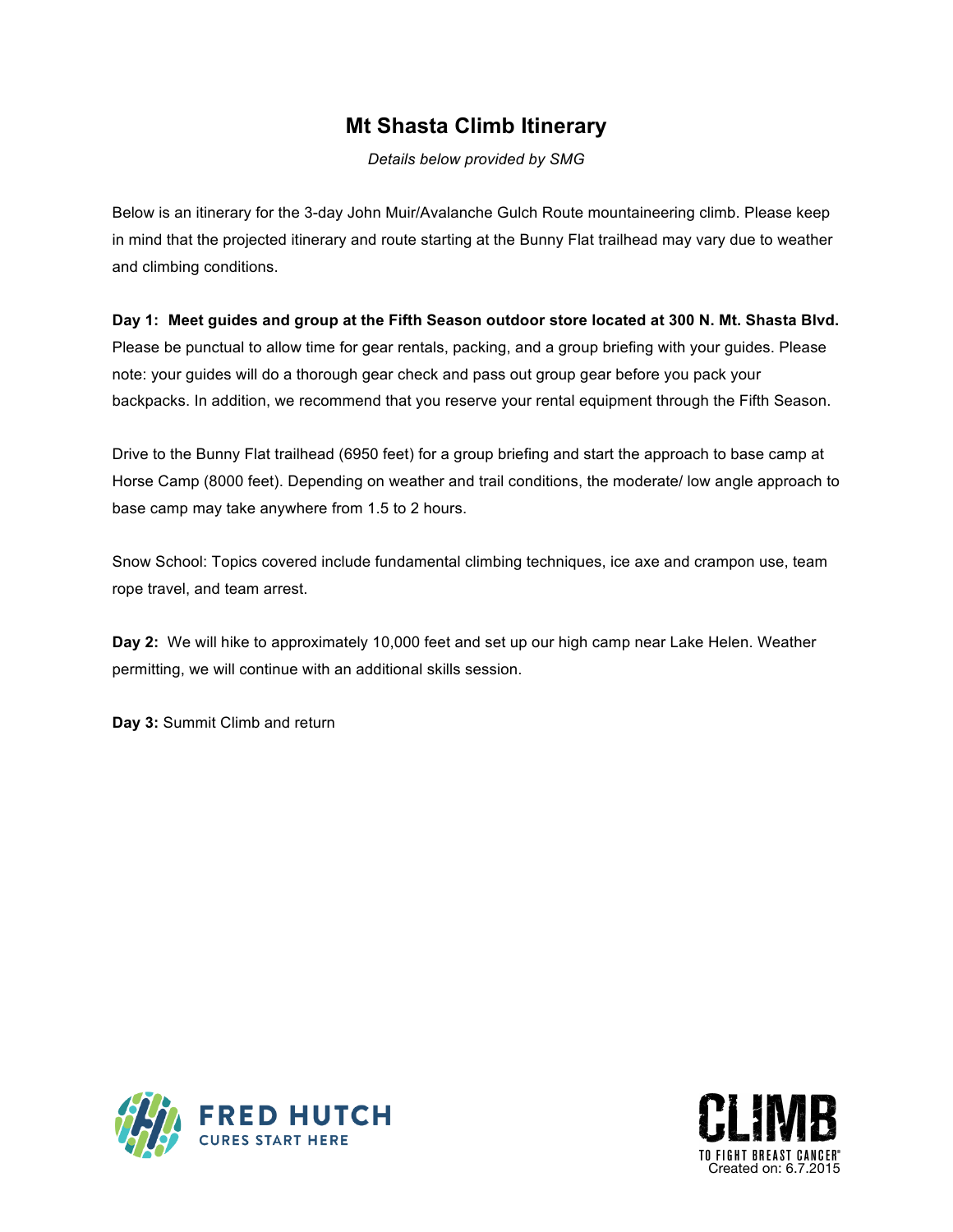# **Mt Shasta Climb Gear List**

*Details below provided by SMG*

Below is a comprehensive clothing and equipment list for our 2-4 day summit climbs. For your safety and comfort, please follow these guidelines diligently. **Every item on the list is required**. Weather extremes may range from 0 degrees F to 70 degrees F. Versatility is the key to dressing properly, and layering allows you to do this efficiently. To avoid overburdening yourself with extra weight, bring only that which is necessary. Locally rentable items are marked with an **\***. Contact **The Fifth Season** at 530-926-3606.

If you have questions about what to bring, leave behind, or equipment in general, please call or e-mail us. In addition, The Fifth Season outdoor store in Mt. Shasta is staffed with experienced outdoor enthusiasts who are well versed in the latest equipment available, and can provide sound advice on purchase and rental information.

- Mountaineering boots\*: Plastic or Leather. Must be crampon compatible. Hiking or backpacking boots are not adequate.
- Crampons\* Suggest: Black Diamond Contact
- Ice axe\* Suggest: Black Diamond Raven Pro
- Climbing Helmet\*
- Expedition backpack\*: 5,000 cubic inch, internal frame
- Sleeping bag\*: Synthetic or down, rated to 20 degrees F minimum
- Sleeping pad\*: Thermarest or closed cell foam pad
- 1 locking carabiner: Suggest: Black Diamond Miniparabiner
- 2 pair Hiking Socks: Wool or Synthetic lightweight
- Underwear: Briefs & Bras must be synthetic material
- Base Layer Bottom: Patagonia Capilene, wool or other synthetic
- Base Layer top: Capilene, wool or other synthetic
- Light or medium weight sweater: Fleece or wool
- Water-resistant shell pants: Hard or soft shell, leg zips helpful
- Water resistant shell parka: gore-tex or similar type, non insulated
- Insulated Jacket: *Required:* Down or synthetic fill
- Gaiters\*: Mid-calf
- Fleece or Wool hat: warm & covers ears
- Brimmed Sun Hat: Cap or other
- Shorts: Late spring and summer